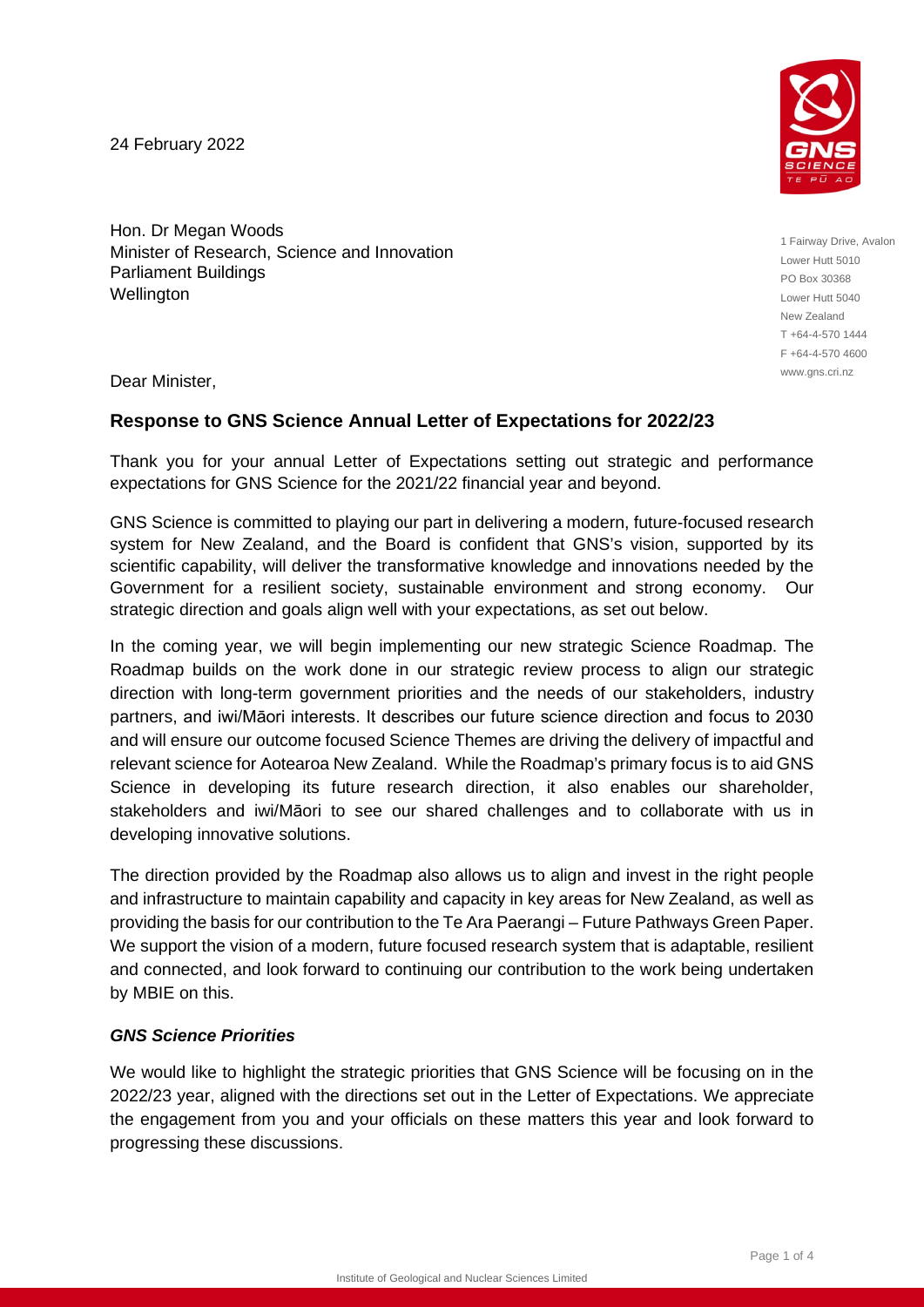**Property Strategy** – GNS Science's recently completed Property Strategy provides a highlevel planning framework across our portfolio of research laboratories, workshops, office accommodation and public interface property. Preferred options for the future development of our Wellington Region (Avalon and Gracefield) and Wairakei properties have been agreed, and we are now working with other research organisations, including Callaghan Innovation, ESR and Victoria University of Wellington, to ensure that all co-location possibilities are considered and that together our property plans present a coherent picture for the Wellington region. Advancement of the GNS Property Strategy is a priority for GNS Science, and we will continue discussions with MBIE regarding both our Wairakei and Wellington campuses. In particular, the redevelopment of our Wairakei site is a priority in the coming year, and we will be looking for Ministerial support for our investment in this important infrastructure.

We would like to reiterate comments put forward in our joint submission with ESR on the MBIE commissioned report 'An Integrated Approach to Research, Science and Innovation System Property Investment'. We believe that the principles the review process should focus on are effective and enhanced science collaboration, economies of scale, resilience, Mātauranga Māori and iwi partnership, and driving the government's aspirations for the research, science and innovation sector.

**Whakaari/White Island** – As you are aware, we have pleaded not guilty to the charges laid by WorkSafe NZ against GNS Science as a result of the Whakaari/White Island eruption. We continue to respond to the prosecution process, noting that the prosecution will take some time (court proceedings are planned for second half of 2023), and that the Coroner's hearing will begin after the WorkSafe proceedings are concluded, probably in 2024.

Returning to the Island to service our monitoring equipment remains a priority and we continue to work on the health and safety aspects of this.

**GeoNet programme** – We welcome the additional funding for GeoNet and NSHM for the 2021/22 year and the 2022/23 year. It is crucial that this vital national infrastructure, which is essential to public safety and resilience planning, is adequately funded, and this additional funding allows critical network maintenance and enhancements to be undertaken. We continue to work with other parties and officials on a long-term sustainable funding model to inform the NEMA led Hazards Platform Business Case and the 2023 Budget bid. We are concerned that progress is slow, but we will work closely with your officials and keep you informed.

**Enterprise system replacement** - GNS continues to work collaboratively with ESR to jointly implement a common enterprise system, which will address issues with our core capabilities of Financial Management, Human Resources Management and Contract and Project Management. It will provide an effective and integrated system, which will result in significant efficiency gains and enable the delivery of timely information and transparency for managers and decision makers. This shared system with ESR, provides a platform that other CRIs will be able to join in future years.

**Collaboration and partnerships** – GNS Science has a strong track record of working collaboratively with stakeholders, Government, Māori, other CRIs, and other participants in the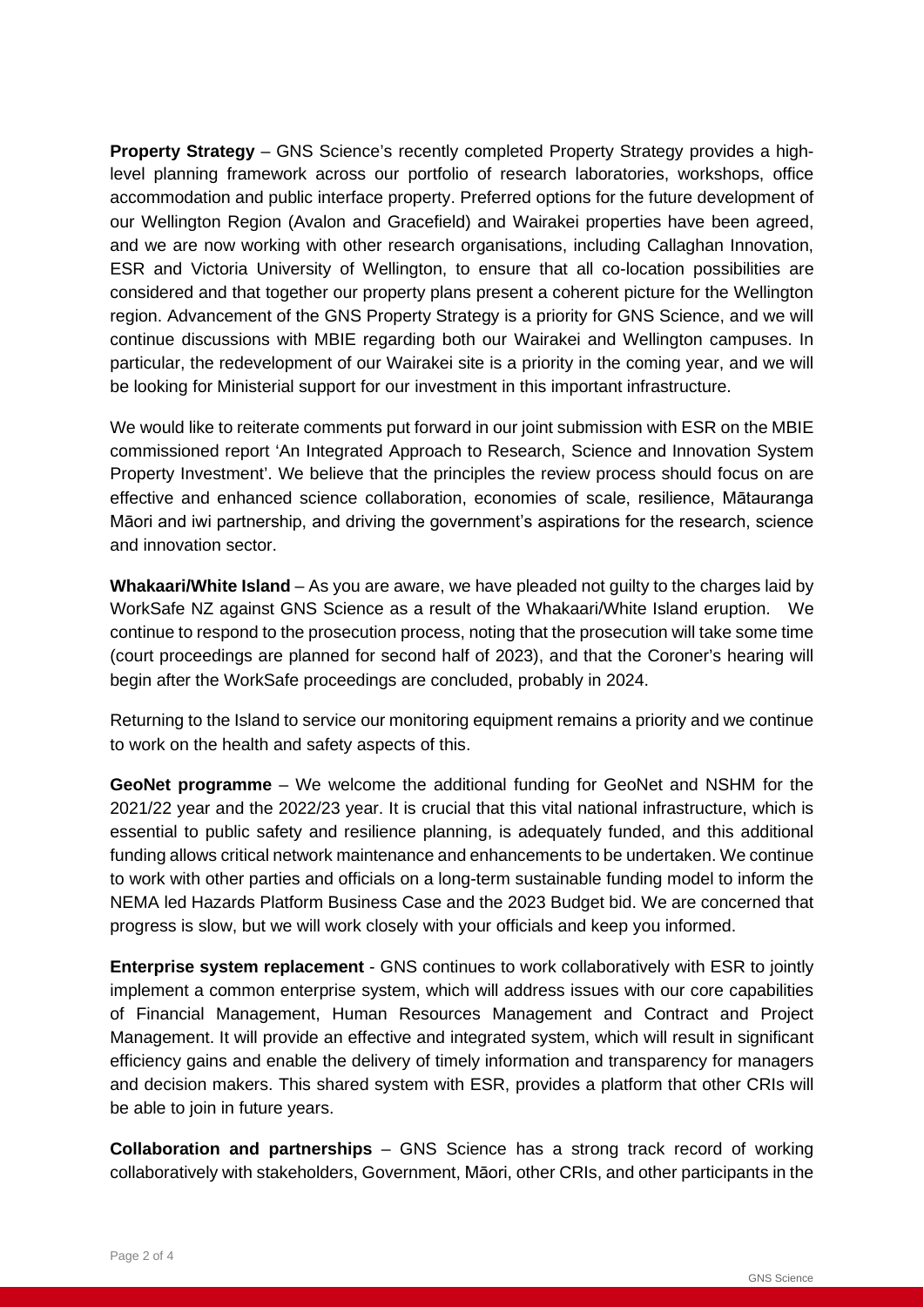science system as evidenced in the projects discussed above. While we are pleased with the progress that has been made, we believe that there are significant opportunities to create even greater impact. We recognise that collaboration and interdisciplinary research partnerships are key in enabling us to deliver on our science themes, and we work hard to ensure such collaboration is part of our culture.

In particular, this year we are redeveloping our **Māori Strategic Plan** to strengthen our relationships and partnerships with Māori/iwi. This work is essential as we explore opportunities to incorporate mātauranga Māori into relevant research programmes and build internal and external capability. We will also continue our work with other CRIs to agree a consistent approach to working with Māori/iwi to strengthen the capability, skills and networks between Māori and the Research, Science and Innovation system.

**COVID-19 pandemic** - The past two years have been challenging, and we greatly appreciate the support we have received from you and your officials to offset much of the loss of commercial revenue and enable us to retain staff in jobs and maintain national scientific capability and infrastructure.

The pandemic is having ongoing impacts on GNS Science and, in particular, our ability to attract and recruit staff. This has impacted our ability to get some work underway in the anticipated timeframes. We continue to plan for future scenarios, including anticipating the spread of the Omicron variant.

## *Meeting the Government's priorities*

GNS Science is well positioned to support government initiatives and is well aligned with Government direction and priorities. In particular, we have made good progress with our Energy Futures theme, including research into green hydrogen technologies, as a key enabler in the move to a zero-carbon economy. We continue to deepen our relationships and collaboration with other research entities, both nationally and internationally and, in particular are building on the increased collaboration amongst the Crown Research Institutes evident over recent years, and as endorsed in the Te Pae Kahurangi review report and the Te Ara Paerangi – Future Pathways Green Paper.

GNS continues to be a significant user of existing eResearch infrastructure. We are members of REANNZ and strongly support its cost effectiveness and quality and recognise its criticality to the delivery of our natural hazard monitoring activities. We also make significant use of NeSI and see this platform as the primary long-term path toward our High Performance Computing consumption and enablement of better data science in CRIs. Over the last year we embarked on a cyber security programme of work to provide a significant uplift in our security standards and readiness, including implementation of 24/7 monitoring, a strengthened governance and policy framework, and the automated and real-time scanning for cyber security vulnerabilities. This programme of work will continue in 2022.

We note your expectations regarding financial performance and wellbeing and workforce inclusion. We have made strong progress in our financial strategy and continue to operate in a transparent manner with officials regarding this. As set out in our dividend policy, we are investing in our people, systems and science infrastructure, and do not intend to provide any dividend in the short to medium term. GNS is also mindful of wellbeing and workforce inclusion